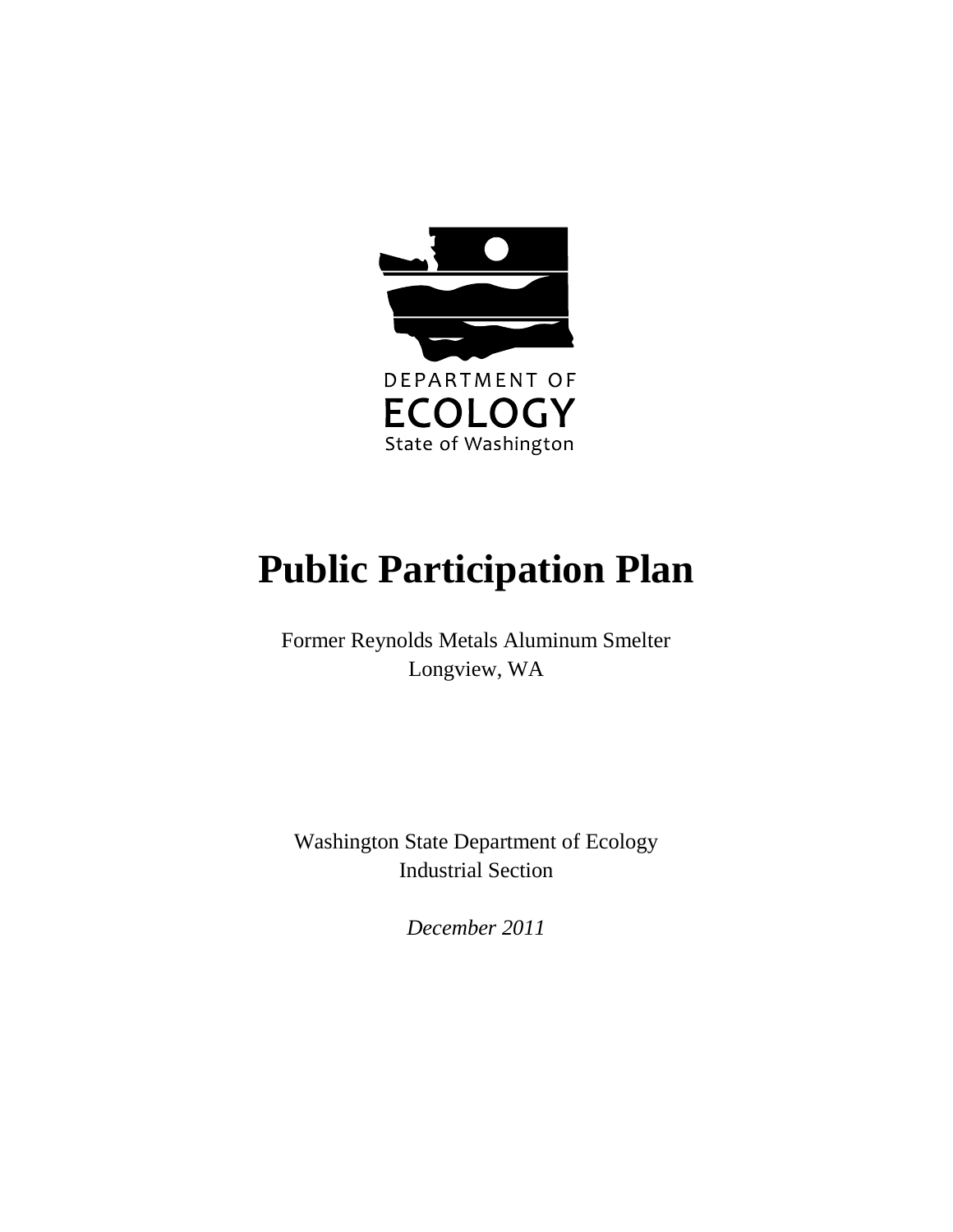# **Introduction**

The Reynolds Metals Company owned and operated an aluminum smelter in Longview Washington from 1941 to 2000. The smelter was permanently shut down in 2001. The Department of Ecology (Ecology) is working with the current owner and operator to investigate and cleanup the site under the State's Model Toxics Control Act.

## **Site Background**

The facility site covers approximately 416 acres with about 100 acres of developed land including six aluminum reduction "potlines", a cable plant, a cryolite recovery plant, a cast house, and numerous industrial landfills and waste impoundments. The current property owner and site operator – Northwest Alloys (a subsidiary of Alcoa) and Millennium Bulk Terminals, respectively – are in the process of decommissioning the facility and completing a site-wide cleanup. The site is currently used for off-loading alumina from ships and as a dry bulk storage facility.

Contamination varies across the Site. While the Site is still under investigation, typical contaminants of concern found at aluminum smelting facilities include:

- PAHs polycyclic aromatic hydrocarbons in soils from coal tar pitch and wet air emission control equipment sludge.
- Cyanide and fluoride contamination in soils and groundwater from management of spent potliner.
- PCBs polychlorinated biphenyls in soils from transformers and high voltage electrical switching equipment.
- Petroleum hydrocarbons in soils and groundwater from spills at vehicle refueling stations.
- General industrial solid waste in old plant landfills.

# **Public Involvement Activities**

Ecology will use a variety of methods to keep community members and stakeholders informed and involved in the cleanup of the Reynolds Metals Site. The goal of this plan is to help interested community members understand how they can access information and stay involved. We will continue to try and find new ways to effectively share project information and expand our audience and will update this plan as needed.

Public involvement activities will include the following:

## *Public Comment Periods*

Comment periods are the main way Ecology gets feedback from the public on issues at cleanup sites. Comment periods are at least 30 days long and are required at key points during the cleanup process, prior to final decisions that are made by Ecology. During the comment periods, the public can comment in writing or verbally during public hearings.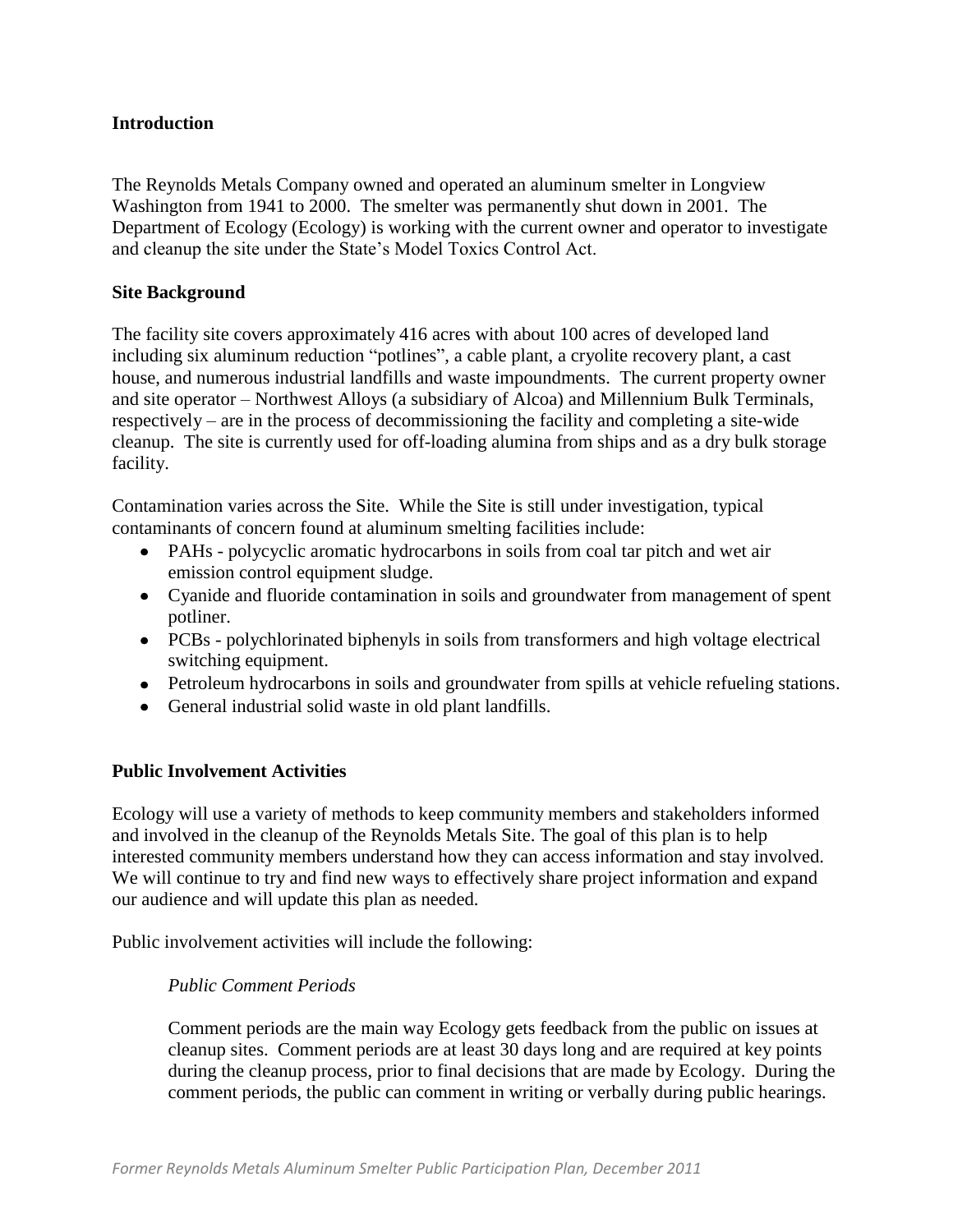For the Reynolds Metals site formal comment periods will be held for the:

- Proposed Agreed Order requiring the Remedial Investigation and Feasibility Study
- Proposed final Remedial Investigation and Feasibility Study
- Proposed Cleanup Action Plan and Consent Decree

In addition to the formal comment periods above, Ecology will provide notice to interested parties when we receive the Revised Draft Remedial Investigation and Feasibility Study and invite community input.

## *Public Meetings and Hearings*

Ecology will hold a joint meeting/hearing during the comment periods on the Draft Remedial Investigation and Feasibility Study, and the proposed Cleanup Action Plan/Consent Decree. The meetings will be held in the Longview Washington community. At the public meetings members of the community can meet and speak with Ecology staff and local stakeholders and learn more about the cleanup process. The typical format of a public meeting is to hold an open house where a short presentation is given about the particular action about which we're seeking public input. The public is invited to speak and ask questions about the presentation and related documents. The meeting may be followed by a public hearing to accept formal comment on the action. The public may also submit formal comments in writing at the meeting or later by mail or e-mail.

## *Responsiveness Summary*

After formal comment periods, Ecology reviews all written comments and responds to major issues in a responsiveness summary. The Responsiveness Summary will include all comments received. Ecology will write general responses to major issues raised during the comment period but not necessarily to each individual comment received.

## *Document Revisions*

Ecology will consider the need for changes or revisions to the cleanup decision documents, based on input received during the comment period. If significant changes are made to the documents, then a second comment period may be held. If no significant changes are made, then the draft documents will become final.

## *Information Repositories*

Information repositories are places where the public may review site information, including documents that are the subject of public comment. Ecology plans information repositories in Longview and Lacey, Washington. In addition, all documents will be available on Ecology's Reynolds cleanup web site. The two information repositories are: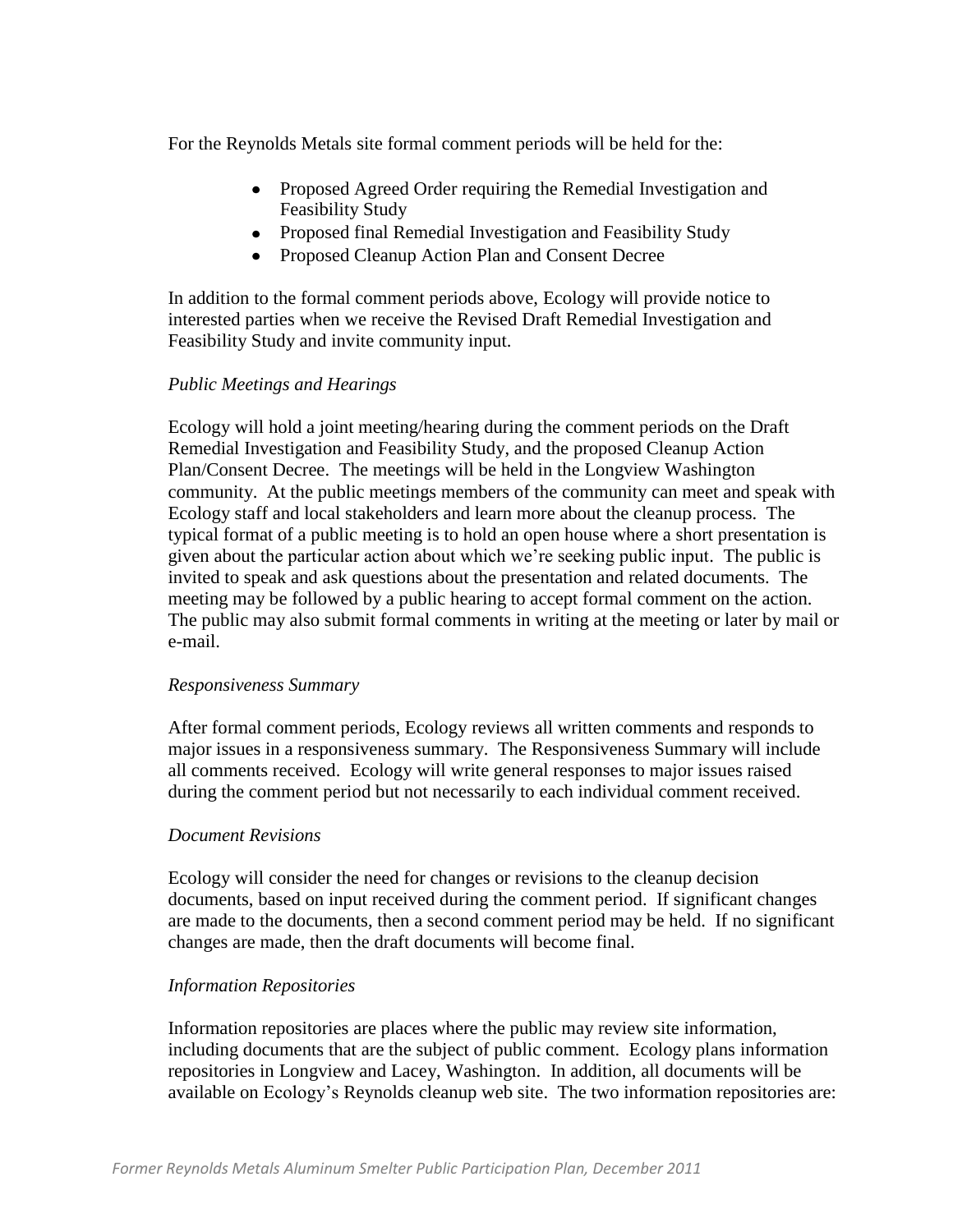Longview Public Library 1600 Louisiana St. Longview, WA

Department of Ecology Industrial Section 300 Desmond Dr. Lacey, WA

Ecology's Industrial Section in Lacey, Washington has regulated the Reynolds site since the early 1980s and has access to complete environmental files. A file review can be scheduled to view the detailed site records.

## *Site Register*

Ecology uses its bimonthly *Site Register* to announce public meetings and comment periods, as well as other cleanup related activities state wide. The *Site Register* is available at: [http://www.ecy.wa.gov/programs/tcp/pub\\_inv/pub\\_inv2.html](http://www.ecy.wa.gov/programs/tcp/pub_inv/pub_inv2.html)

Interested parties can sign-up to receive e-mail notice of new editions of the *Site Register* on the listserv at: <http://listserv.wa.gov/cgi-bin/wa?SUBED1=siteregister&A=1>

## *Mailing List*

Ecology has compiled and is continually updating a mailing list for the site. The mailing list includes individuals, groups, public agencies, elected officials, private businesses, and other known interested parties. The list is maintained by Ecology's Industrial Section and individuals can request to be added or removed from it. Please contact Angie Fritz at (360) 407-7393 or [Angela.Fritz@ecy.wa.gov](mailto:Angela.Fritz@ecy.wa.gov) if you would like to have your mailing address and/or e-mail added or removed from this mailing list.

## *Fact Sheets*

Ecology will mail or e-mail fact sheets to people and organizations interested in the cleanup of the Reynolds Metals site. The fact sheets will inform interested parties of upcoming public meetings and hearings, comment opportunities, and important site milestones. Ecology uses its Industrial Section mailing list to mail fact sheets.

#### *Website*

Ecology will regularly update its website for the Reynolds Metals site and will use it as a resource for the public to access current information and electronic documents related to the cleanup project. The website includes the following resources: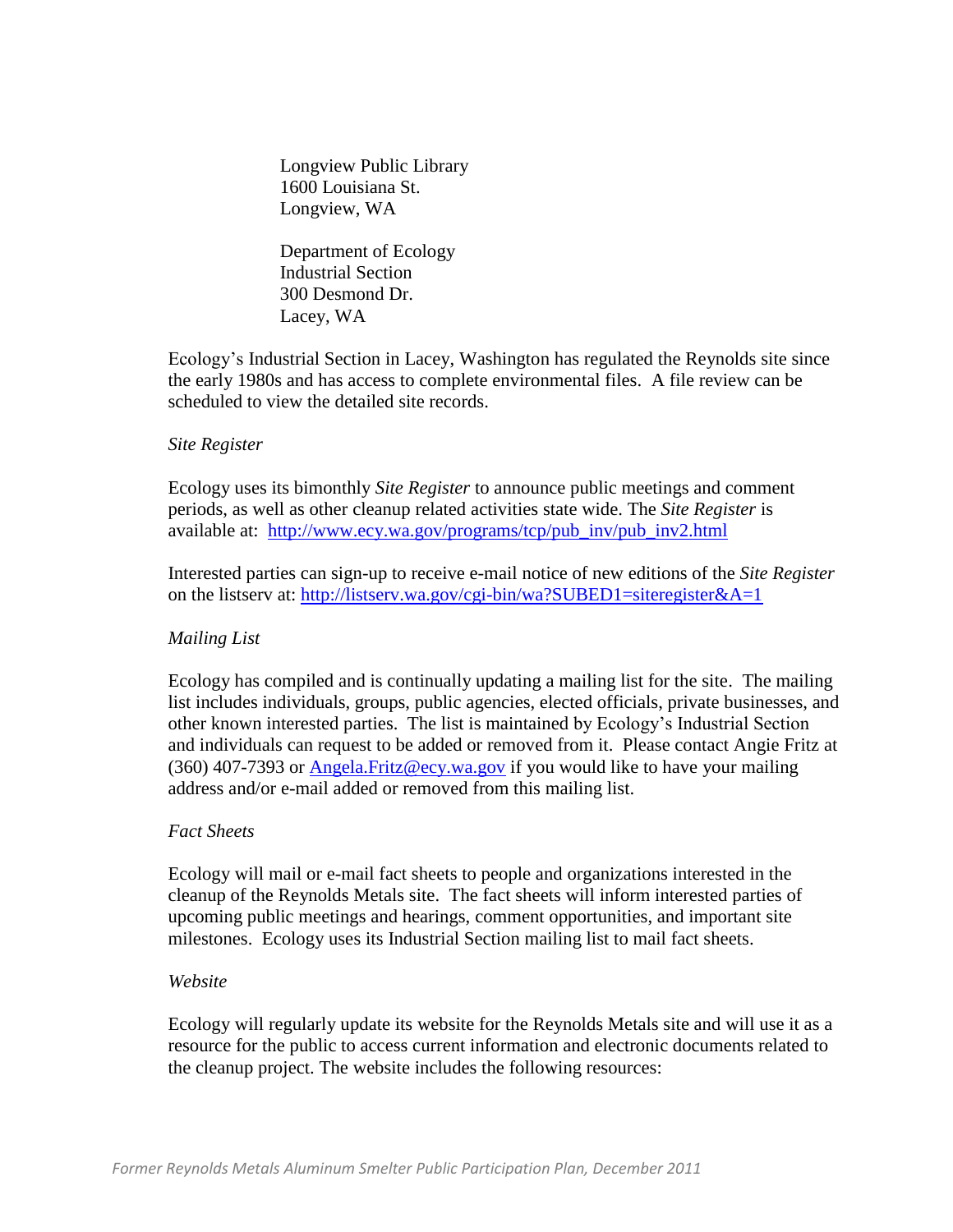- Public comment period documents
- Cleanup submittals
- Activities currently happening at the site

The website can be found at: [https://fortress.wa.gov/ecy/gsp/Sitepage.aspx?csid=2497.](https://fortress.wa.gov/ecy/gsp/Sitepage.aspx?csid=2497)

Ecology also advertises public comment periods and meetings and hearings on its agency-wide public calendar at: [http://apps.ecy.wa.gov/pubcalendar/calendar.asp.](http://apps.ecy.wa.gov/pubcalendar/calendar.asp)

## *Newspaper Legal Ads and Display Ads*

Ecology will place legal ads in The Daily News (Longview) to announce public comment periods, meetings and hearings for the Reynolds Metals site cleanup. Ecology may also use display ads in The Daily News and other community publications to let the public know about upcoming public meetings and hearings.

#### *Community Group Meetings*

Ecology staff will present information about the cleanup project to interested community groups or neighborhood associations as resources allow. Residents can request an Ecology presentation for their community group or association by calling or e-mailing Angie Fritz at (360) 407-7393 or [Angela.Fritz@ecy.wa.gov.](mailto:Angela.Fritz@ecy.wa.gov)

#### *Coordination of Public Participation Requirements*

When other laws require public notice and input, Ecology will coordinate the public notice requirements where possible. Examples of this include State Environmental Policy Act (SEPA) or National Pollutant Discharge Elimination System (NPDES) requirements for cleanup actions.

#### **Plan Updates**

This Plan is intended to be a living document. Ecology will update this public participation plan as the project proceeds through cleanup. We are very interested in making sure the public has access to the information they need to stay involved in the cleanup process. If you have ideas on how we can improve our outreach and involvement opportunities, please let us know. If substantial changes to the Plan are made, it will be announced on the *Site Register* and website.

#### **Points of Contact**

If you have questions or need more information about the Former Reynolds Smelter cleanup, please contact:

For information about public involvement: